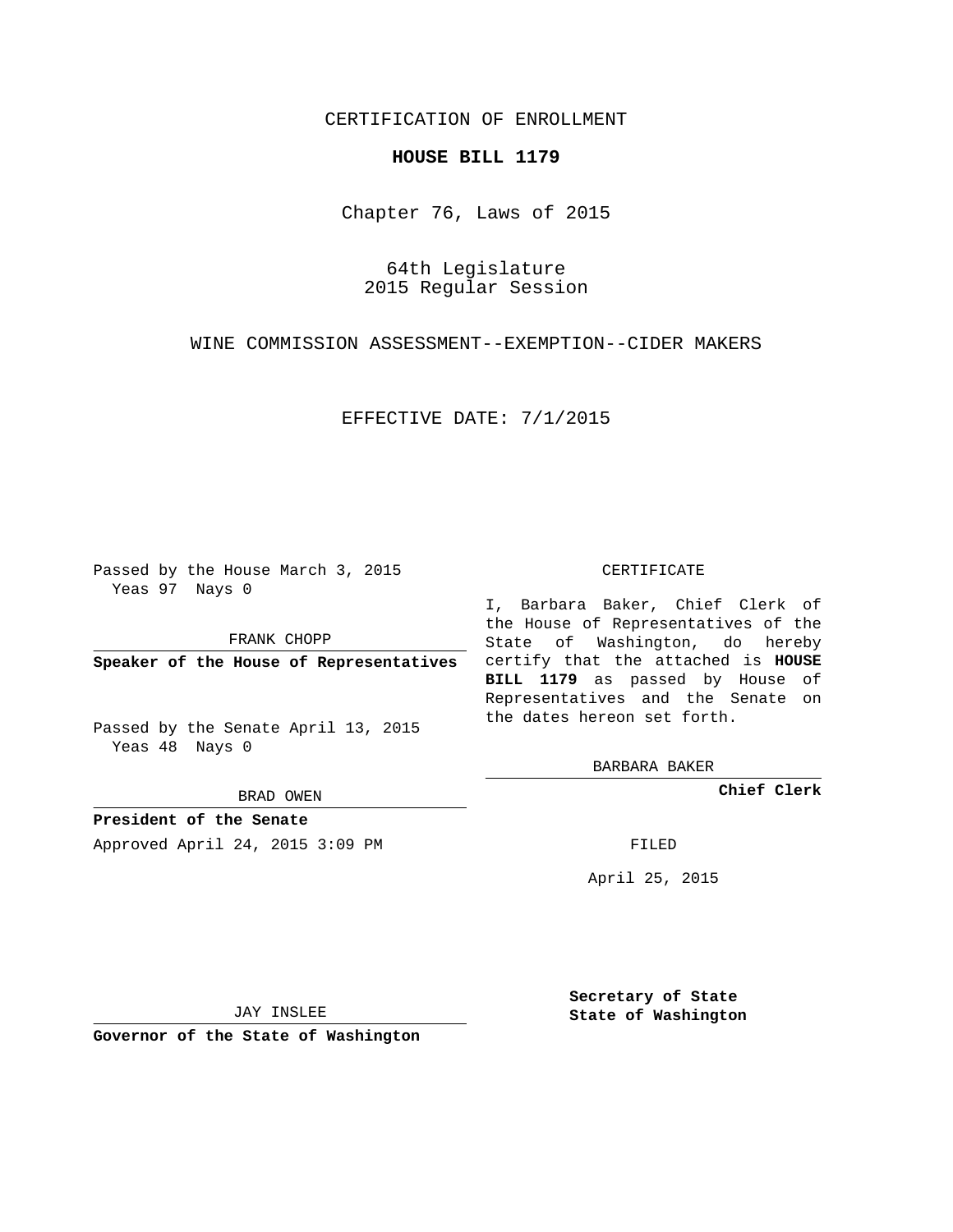### **HOUSE BILL 1179**

Passed Legislature - 2015 Regular Session

# **State of Washington 64th Legislature 2015 Regular Session**

**By** Representatives Lytton, Buys, S. Hunt, Wilcox, Blake, Appleton, Morris, G. Hunt, Short, Walkinshaw, Tarleton, Fitzgibbon, Gregerson, Van Werven, Tharinger, Sells, Muri, and MacEwen

Read first time 01/14/15. Referred to Committee on Agriculture & Natural Resources.

 AN ACT Relating to exempting cider makers from the wine commission assessment; amending RCW 66.24.215; creating a new section; providing an effective date; and declaring an emergency.

BE IT ENACTED BY THE LEGISLATURE OF THE STATE OF WASHINGTON:

 NEW SECTION. **Sec. 1.** The legislature finds that the commodity assessment authorized in RCW 66.24.215 is applied to makers of cider as defined in RCW 66.24.210 but by definition is focused on the marketing and support of vinifera wine grape growers and vinifera wine producers. The rapid growth and strong market potential of the Washington cider industry require marketing efforts that are focused on cider products as a unique beverage category. The legislature intends to allow cider makers to support their own marketing efforts, which will benefit the cider industry by exempting them from an assessment that primarily supports vinifera wine.

 **Sec. 2.** RCW 66.24.215 and 1988 c 257 s 7 are each amended to 16 read as follows:

 (1) To provide for permanent funding of the wine commission after 18 July 1, 1989, agricultural commodity assessments ((<del>shall</del>)) must be levied by the board on wine producers and growers as follows: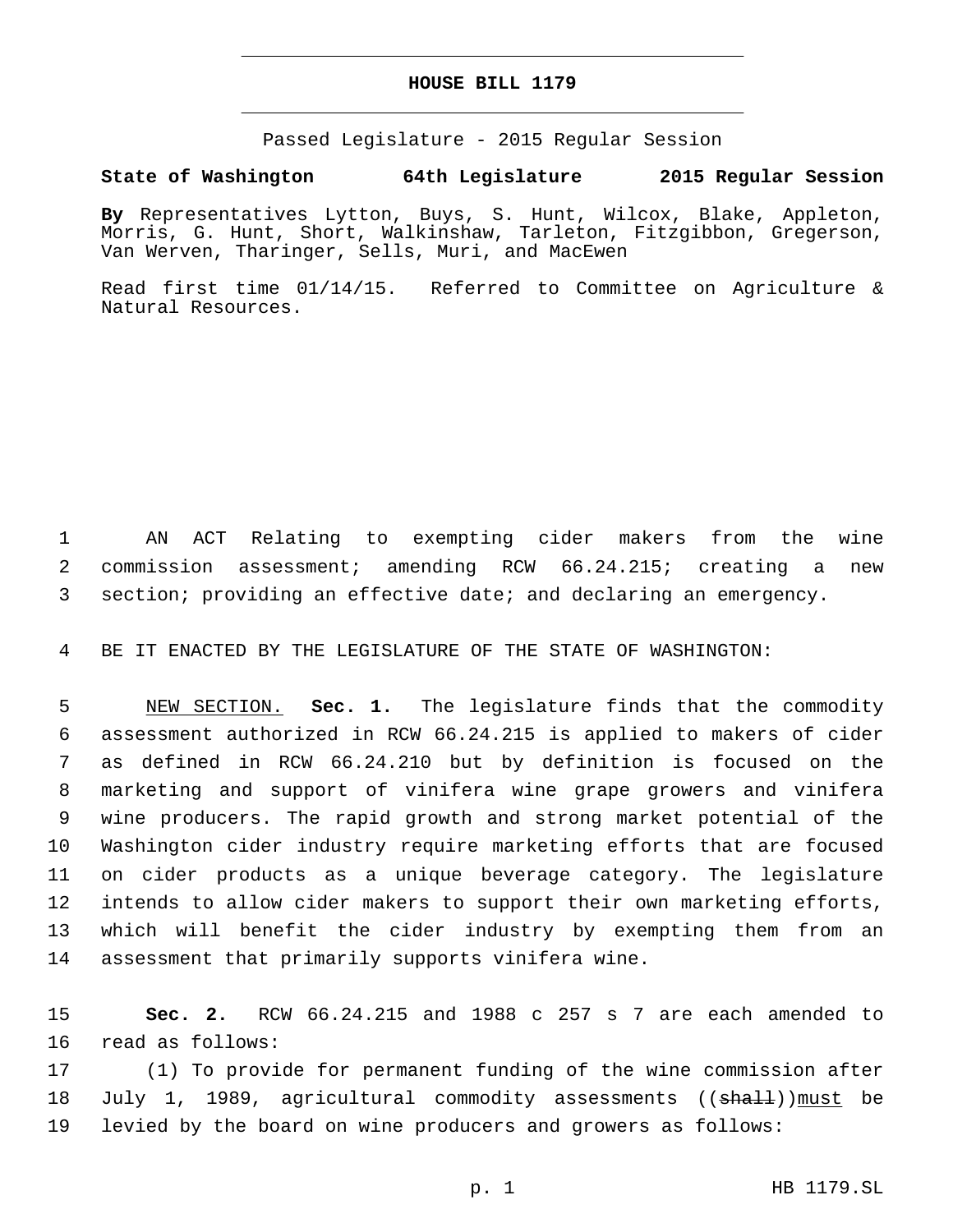1 (a) Beginning on July 1, 1989, the assessment on wine producers 2 ((shall be))is two cents per gallon on sales of packaged Washington 3 wines.

4 (b) Beginning on July 1, 1989, the assessment on growers of 5 Washington vinifera wine grapes ((shall be)) is levied as provided in 6 RCW 15.88.130.

 (c) After July 1, 1993, assessment rates under subsection (1)(a) of this section may be changed pursuant to a referendum conducted by the Washington wine commission and approved by a majority vote of 10 wine producers. The weight of each producer's vote ((shall)) must be equal to the percentage of that producer's share of Washington 12 vinifera wine production in the prior year.

 (d) After July 1, 1993, assessment amounts under subsection (1)(b) of this section may be changed pursuant to a referendum conducted by the Washington wine commission and approved by a majority vote of grape growers. The weight of each grower's vote 17 ((shall)) must be equal to the percentage of that grower's share of Washington vinifera grape sales in the prior year.

19 (e) After July 1, 2015, the assessment amounts under this section 20 may not be levied on the production of cider as defined in RCW 21 66.24.210.

22 (2) Assessments collected under this section ((shall))must be 23 disbursed quarterly to the Washington wine commission for use in 24 carrying out the purposes of chapter 15.88 RCW.

25 (3) Prior to July 1, 1996, a referendum ((shall))must be 26 conducted to determine whether to continue the Washington wine 27 commission as representing both wine producers and grape growers. The 28 voting ((shall))may not be weighted. The wine producers ((shall))must 29 vote whether to continue the commission's coverage of wineries and 30 wine production. The grape producers ((shall)) must vote whether to 31 continue the commission's coverage of issues pertaining to grape 32 growing. If a majority of both wine and grape producers favor the 33 continuation of the commission, the assessments ((shall))must 34 continue as provided in subsection (2)(b) and (d) of this section. If 35 only one group of producers favors the continuation, the assessments 36 ((shall))may only be levied on the group which favored the continuation.37

38 NEW SECTION. **Sec. 3.** This act is necessary for the immediate 39 preservation of the public peace, health, or safety, or support of

p. 2 HB 1179.SL